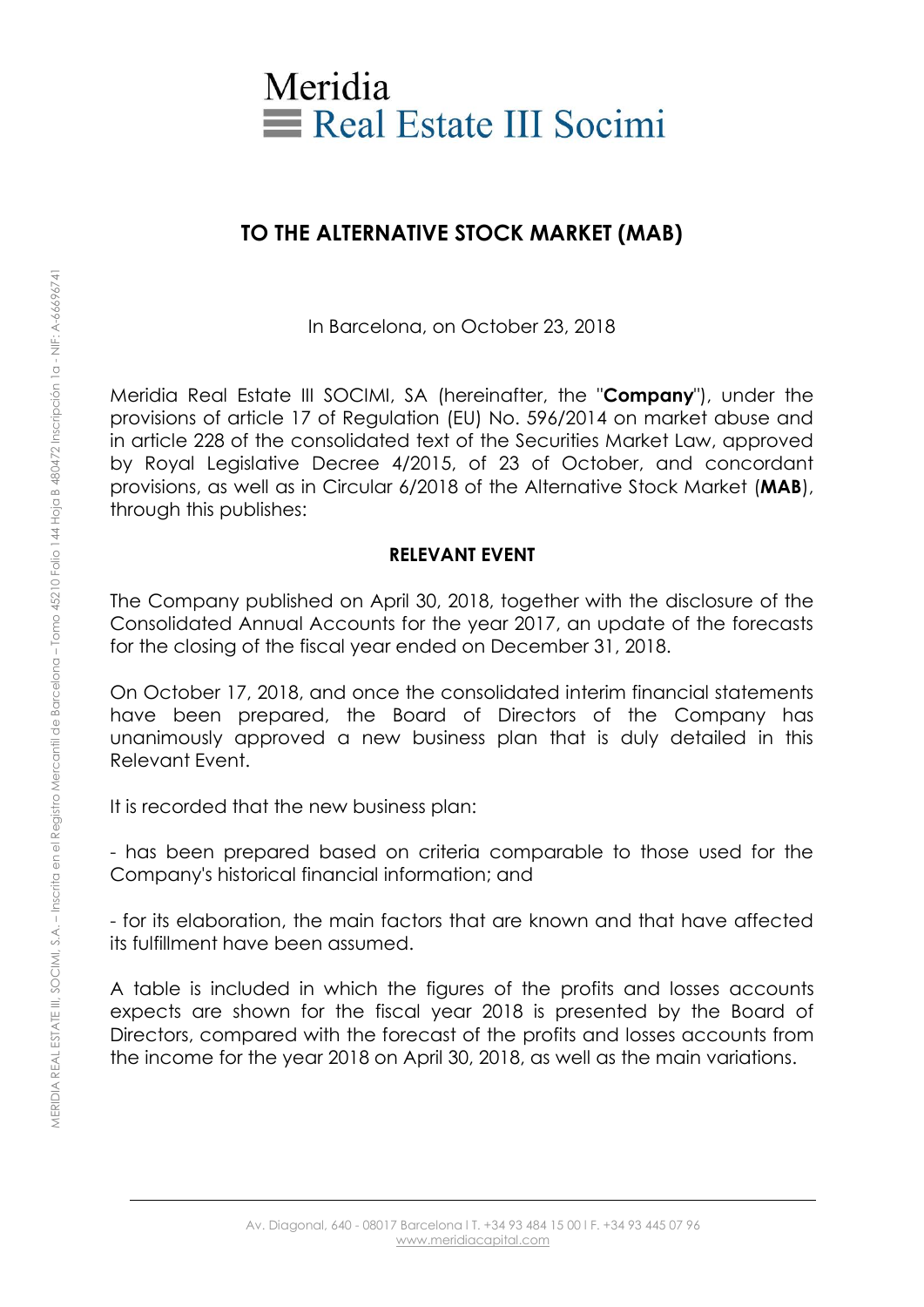## Meridia Real Estate III Socimi

| <b>FORECAST OF INCOME AND EXPENSES MERIDIA R.E. III SOCIMI</b> |                                 |                                           |                  |
|----------------------------------------------------------------|---------------------------------|-------------------------------------------|------------------|
| (Amount in $\epsilon$ )                                        | 31/12/2018 Updated<br>forecasts | 31/12/2018<br><b>Previous</b><br>forecast | <b>Variation</b> |
| Revenue                                                        | 15,594,308.92                   | 15,188,177.03                             | 2.7%             |
| Other operating income                                         | 5,177,867.12                    | 4,661,378.50                              | 11.1%            |
| Perosnnel expenses                                             | $-376,345.00$                   | $-273,418.61$                             | 37.6%            |
| Other operating expenses                                       | $-11,401,901.85$                | $-11,014,950.00$                          | 3.5%             |
| Depreciation                                                   | $-2,891,189.09$                 | $-3,203,250.35$                           | $-9.7%$          |
| Other results                                                  | 594,313.46                      |                                           | n/a              |
| <b>RESULTS FROM OPERATING ACTIVITIES</b>                       | 6,697,053.56                    | 5,357,936.57                              | 25.0%            |
| Finance income                                                 | 18,044.34                       |                                           | n/a              |
| <b>Finance expenses</b>                                        | $-7,819,271.85$                 | $-7,168,355.71$                           | 9.1%             |
| Change in fair value of financial instruments                  | $-340,846.61$                   |                                           | n/a              |
| <b>NET FINANCE EXPENSE</b>                                     | $-8,142,074.12$                 | $-7,168,355.71$                           | 13.6%            |
| <b>LOSS BEFORE INCOME TAX</b>                                  | $-1,445,020.56$                 | $-1,810,419.14$                           | $-20.2%$         |
| Corporate income tax                                           |                                 |                                           |                  |
| <b>LOSS FOR THE PERIOD</b>                                     | $-1,445,020.56$                 | $-1,810,419.14$                           | $-20.2%$         |

According to the previous table, the result for the fiscal year 2018 is estimated to be better than the forecast published in April 2018 for the amount of 365 thousand euros (20%), being the main reasons the following:

- Net amount of turnover: The increase in the forecast for this heading amounting to 406 thousand euros is due, on the one hand, to a better performance than expected of the investments already existing at the beginning of the year and, on the other hand, to non-recurring income accrued in the third quarter of the year 2018 in one of the shopping centers owned by the Company.

- Other operating income: The increase in the forecast of this caption corresponds to an increase in common expenses and supplies to be invoiced to the tenants with respect to those originally planned. In this sense, these higher common expenses and supplies is the main reason of increasing the forecast of "Other operating expenses" caption.

- Other results: Increase by 594 thousand euros, mainly due to the income received corresponding to a contractual indemnity amounting to 540 thousand euros related to one of the shopping centers owned by the Company.